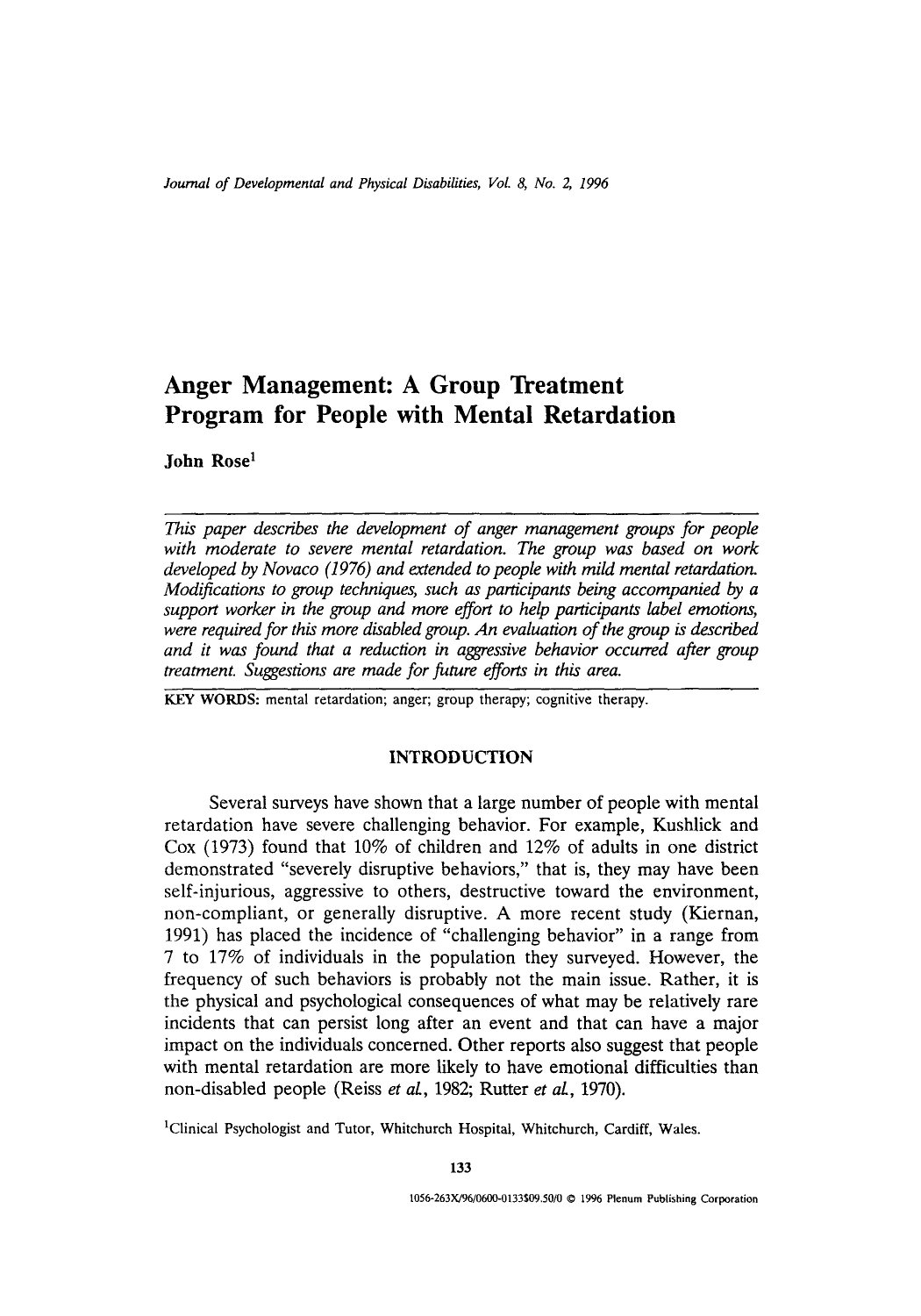Traditionally, much of the help offered to people with mental retardation has been in terms of management by others (e.g., the provision of medication or the manipulation of environmental variables). Many of the methodologies applied by psychologists have been based on the work of operant psychologists. This has tended to minimize the importance of the subjective awareness of the individual, making it at best irrelevant or another piece of information to be collected (Bender, 1993). Even though these approaches often achieve the desired outcome, they do not necessarily encourage appropriate self regulation by the individual. Consequently, when environments change, or it becomes impossible to continue medication, problems may recur.

The principal reasons that have been advocated for the denial of talking therapies to people with mental retardation is the belief by some therapists in the inability of people with mental retardation to comprehend therapeutic processes and techniques. This belief has its origins in the work of Freud (1953). Subsequent therapeutic developments have tended to ignore people with mental retardation as potential beneficiaries of treatment (Bender, 1993).

There is evidence that difficulties with anger control in people with mental retardation can be exaggerated by a number of factors. This is likely, for example, when it is combined with other difficulties such as poor communication (e.g., Durand, 1990), and when it interacts with an individual's living arrangements and ability to live as independently as possible such that it can lead to even more restricted opportunities (e.g., LaVigna and Donnellan, 1986). Additionally, people with mental retardation have been shown to be poorer at recognizing emotions (including anger) and situations that can influence emotions (Gray *et al.,*  1983; Maurer and Newbrough, 1987; McAlpine *et aL,* 1991). However, these special considerations do not seen adequate in themselves to restrict the further development and use of talking therapies with people with mental retardation.

# THERAPEUTIC APPROACHES

In recent years, there has been a growing interest in a wider range of therapeutic approaches for people with mental retardation. This has been confirmed by a number of reviews of treatment strategies, particularly those involving self-management (e.g., Harchik *et al.,* 1992; Hurley, 1989). Support for the development of cognitive approaches with people who have mental retardation has come from cognitive therapists (Williams and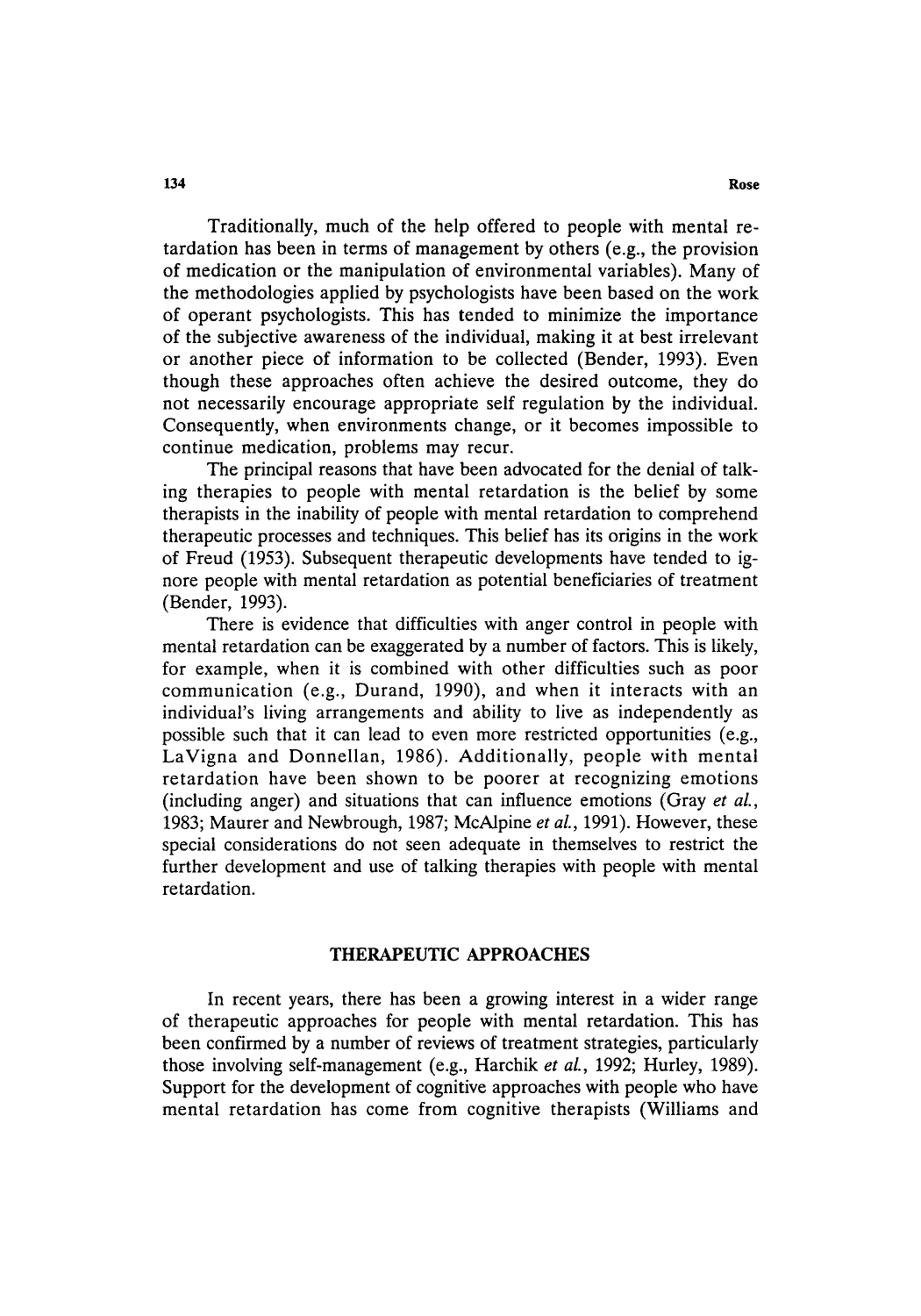Moorey, 1989). One particular approach that has received attention is anger management. Most of this work is based on a model developed by Novaco (1976, 1978) in the United States. In this model, anger is seen as an emotional state with three principle components: physiological, cognitive and behavioral. These three components are all inter-related with both anger and the environment.

He also emphasized the importance of separating anger as an emotional state from aggressive behavior. Novaco contends that anger can be a problem when it is too frequent, too intense, lasts too long or if it results in aggression. Novaco's (1976, 1978, 1985) treatment approach consists of three stages: (1) Education  $-$  including emotion identification, determining the functions of anger, examining personal patterns of anger, devising provocation inventory, and developing a hierarchy of triggers;  $(2)$  Skill acquisition  $-$  developing skills such as interpersonal problem solving, arousal reduction, increased assertiveness, and improved communication. These are taught using structured role plays, self talk, relaxation etc.; (3) Combining 1 and  $2$  – evaluating whether the client will be able to cope with provoking situations using role plays and in vivo exposure.

This treatment approach has been shown to be effective with a number of groups. Some of these include people with mental health problems and particular at-risk occupational groups (e.g., police officers) (Novaco, 1979). Some studies have shown that these techniques are useful for people with mild mental retardation (Benson 1986; Black *et al.,*  1988).

The purpose of this study was to extend this basic treatment approach to individuals with more severe disabilities. A number of clients were treated by the author with some degree of success. However, individual work required a considerable amount of time. There were also issues about the difficulties of inclusion of staff in individual work. Suggestions have also been made previously that group therapy may be particularly suitable to people whose central problem is a damaged identity (Bender and Tombs, 1992; Hollins, 1992; Szivos and Griffiths, 1992). It was therefore decided to conduct a group which would use the trained therapist's time more economically. Further, it would provide a defined role for residential staff and care providers and offer opportunities for learning those therapeutic techniques more difficult to provide in individual therapy. Referrals were invited for a group with a focus on the reduction of aggressive behavior in people with mental retardation.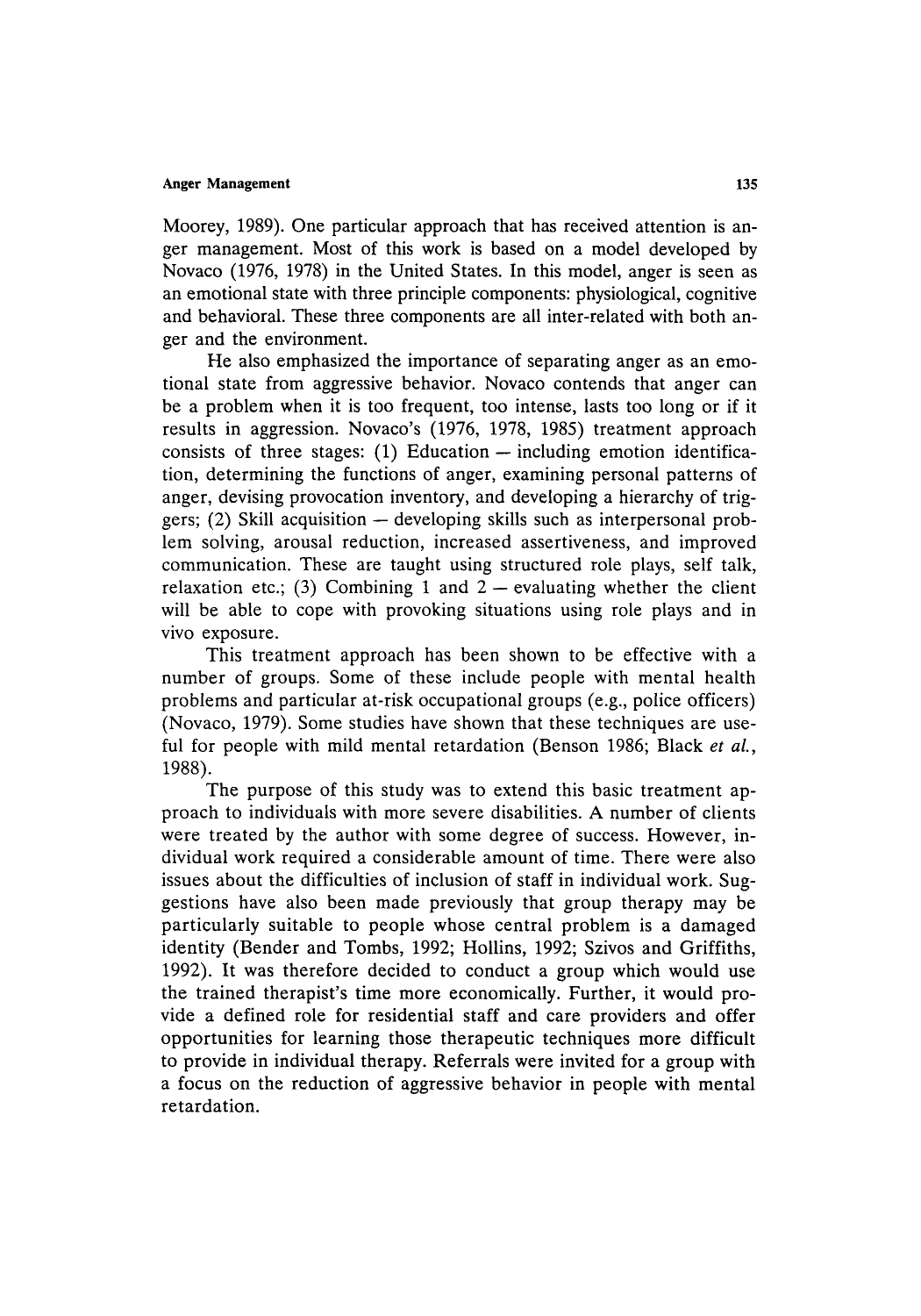Referrals were clients using the local learning disability service who were eligible if they met the following criteria: (1) they were experiencing problems with anger which had led to physical assault on other people and/or repeated damage to property; (2) they had a degree of receptive language such that they could understand simple directions and had a developmental age of 2 years 6 months or more on the BPVS (Dunn *et al.,*  1982); (3) they were able to sit with one of the group leaders on an individual basis for 10 min or more during an initial interview; (4) they could attend the group *with* a member of staff from their place of work or residence, who could also accompany them to and from home.

#### **Assessment**

On referral, a number of assessments were carried out which meant one or more therapists from the group went to see each person referred on at least one occasion prior to treatments. The house leader and keyworker involved would also receive one or more visits to explain the nature of and requirements of the group. Assessments were generally designed to facilitate a closer understanding of the individual's difficulties and were intended to help determine who the groups would be suitable for in the future. Assessments included: (1) structured interview, adapted from Benson (1992); (2) a test of emotional perception from faces (see Spence, 1980); (3) the British Picture Vocabulary Scale (BPVS), a test of Receptive Hearing Vocabulary (Dunn *et al.,* 1982); (4) a record of aggressive incidents that was maintained throughout the group treatment period and up to 3 months follow-up.

Aggression was initially defined as physical assault on others that may or may not have led to bodily harm; also included were incidents that led to actual damage to property of any kind. However, this definition was subsequently broadened to include verbal abuse which consisted of shouting loudly and/or swearing, and/or threats of physical violence to others.

It was deemed necessary to include incidents of verbal abuse, even though there are known difficulties with the reliability of recording such incidents (Reed, 1990). However, for some individuals, these incidents were viewed as major difficulties which needed to be reduced.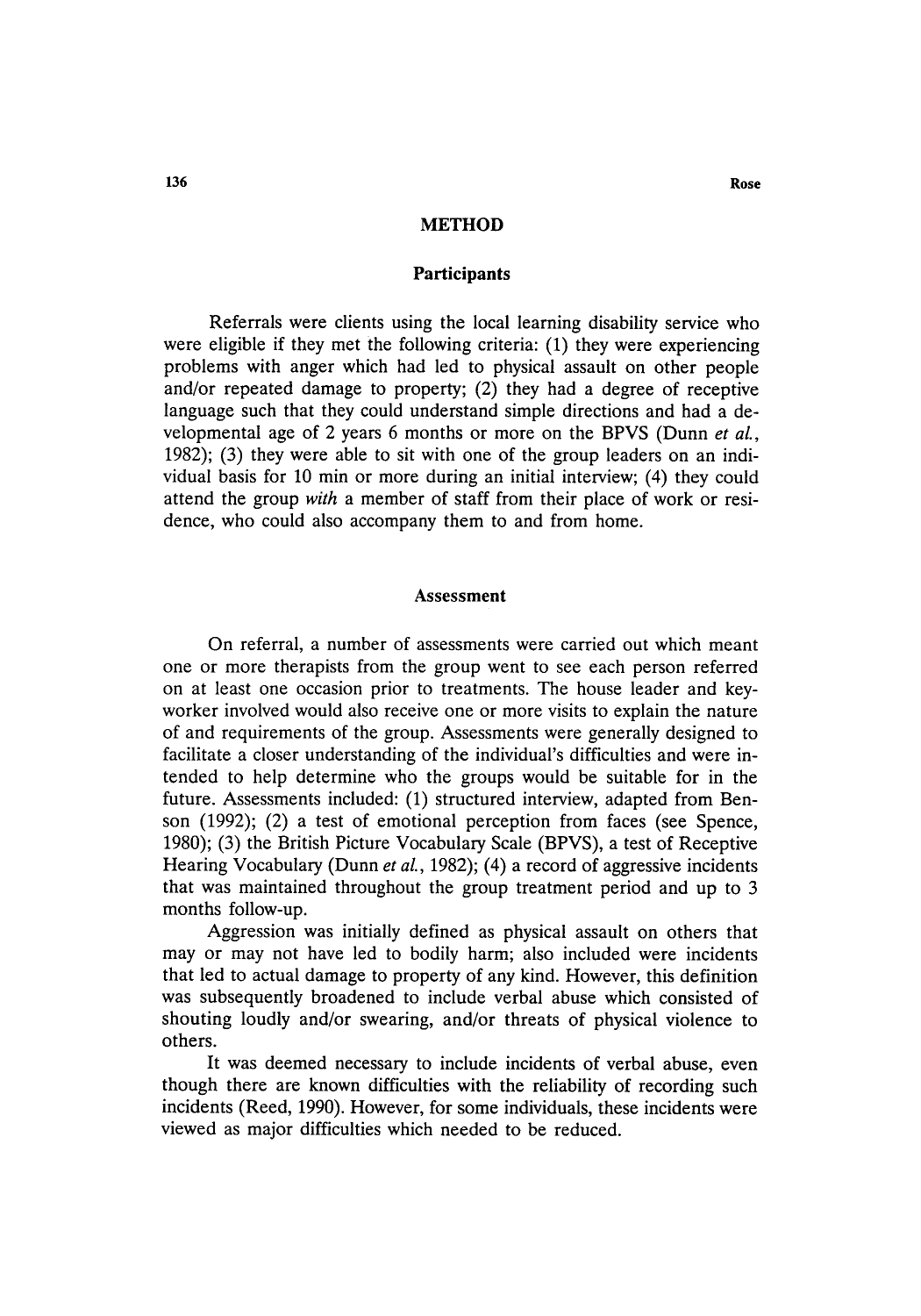Incidents were recorded as a narrative, both in a separate log of incidents kept by staff, and in a diary kept by the participants with the assistance of staff. Incidents were recorded by residential or day service staff who were on duty when they occurred; they were generally unqualified care workers. However, discussions were always held between the head of the home and the care workers to define the recordings required. These recordings were collected from the homes and reviewed by two of the group leaders prior to inclusion in the results. Individuals concerned with data collection were aware of the intervention.

People were also asked if they wanted to decrease their aggressive behavior. All of the participants who agreed to attend the groups indicated that they would like to try and reduce their difficulties with aggression. Staff agreed to actively support the participants by providing transport, attending sessions, helping participants keep diaries, and regularly reminding participants about the work they were doing in the group while at home.

## **Research Design**

Records of incidents were kept on each individual for at least 3 months prior to the group, during the group, and for at least 3 months after the group.

## **Procedure**

Group sessions lasted one and a half hours, including a tea break. There were 16 sessions: ten weekly sessions, a 3-week break followed by six more weekly sessions.

Each participant was accompanied by a care worker from their residential home or place of work. In two cases, this was usually the head of the home; in the others, it was their keyworker. There were also two group leaders: one was a qualified and experienced clinical psychologist, the other an assistant psychologist with a degree in psychology. This resulted in a high staff ratio, generally seven staff to five clients, ensuring that most difficulties that arose could be dealt with. However, it was always made clear to both staff and participants that if they wanted to, they could leave the room with a staff member and go outside or to another quiet room that was left empty during the group. It was possible for two or more members of staff to accompany people if there were major difficulties.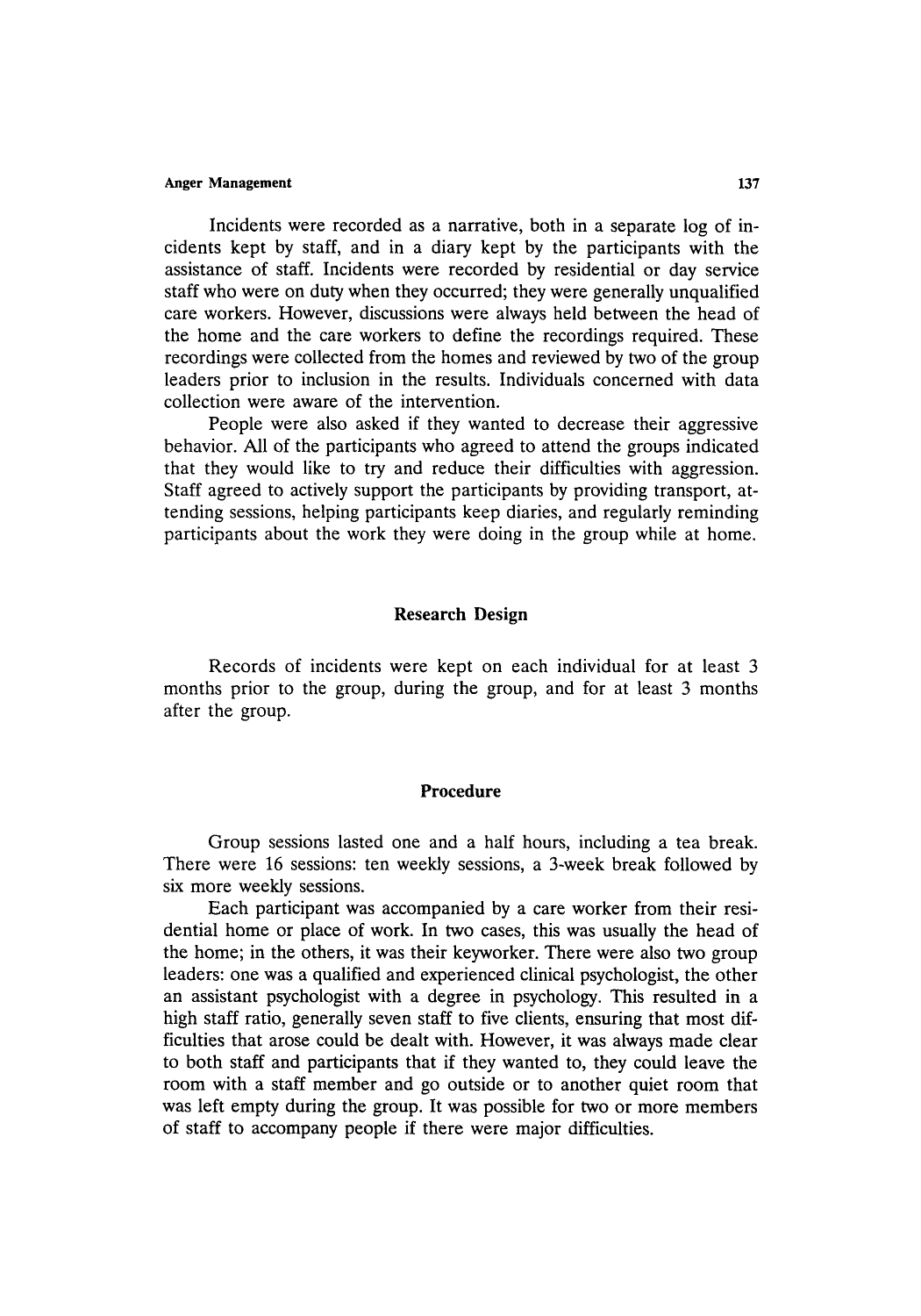**Warming up** 

Sessions always included a warming up exercise, usually involving throwing a ball to each other, with the individual identifying themselves or the person to whom they were throwing the ball. This was of course very important in the early groups, and remained quite important throughout the group as it became seen as a focus which clearly identified the start of the group.

## **Winding Down**

In a similar way, groups were always concluded with a relaxation exercise. This was based on behavioral relaxation training (Lindsay and Batty, 1986).

# **Initial Therapeutic Input**

This concentrated on defining individual difficulties with anger and the importance of anger in their lives. Considerable effort was also directed toward working on identifying emotions and factors that influenced emotions.

Defining individual problems was accomplished via self-monitoring diary. Individuals who could not write themselves were expected to sit down with someone else either at their place of work or home at the end of each day and review what had gone on. Initially they were particularly encouraged to mention positive events and things that had made them happy. It was only after the group had been going for several weeks that they were encouraged to discuss things that made them sad and angry.

By monitoring individual emotions and responses in the form of a diary, it was possible for the participants, staff who accompanied them, and group therapists to develop a functional analysis of the participants' behavior. By examining a variety of situations, it became possible for everyone involved in the group to develop an understanding of the behavior of the participants, both in terms of what was likely to please them, and to trigger and maintain aggressive patterns of responding.

A number of techniques were used to examine emotions. These ineluded photographs from newspapers, pictures inviting people to add why they felt happy/sad/angry (Picture my Feelings, 1989), and a video which had been previously used in social work training exercises (Understanding and Controlling Violent Situations, undated). This demonstrated people who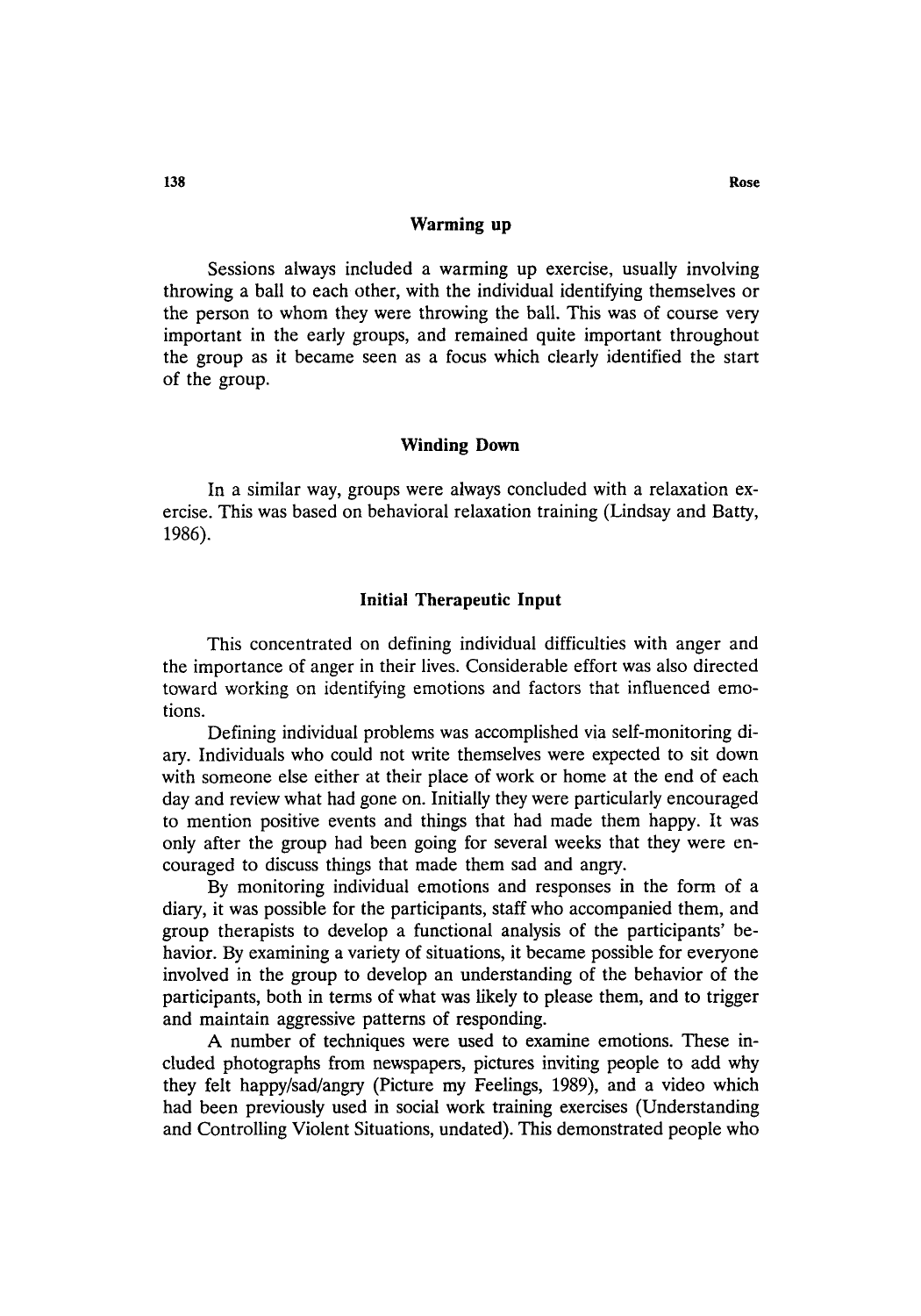had become angry for a variety of reasons. Emotions were identified and attempts were made to associate emotions with events by referring to both participants' and others' experiences. Early sessions were, therefore, used to: (1) identify and assess individual problems, (2) examine factors that were triggering and maintaining various behaviors, and (3) teach some of the terminology and concepts required for developing the work in greater detail.

# **Later Therapeutic Input**

As the sessions progressed, we moved onto step 2 of Novaco's program. For this group, we role played situations that may cause problems, including both inappropriate (aggressive) and appropriate (nonaggressive) responses. A variety of responses were role played and discussed, emphasizing the inappropriateness of the range of possible responses. A video was used for immediate feedback and group discussion. This procedure enabled the therapist to provide a problem-solving framework for participants.

Role-plays gradually became more challenging, incorporating situations that were difficult for participants, and also using members of staff who worked with them where appropriate. Again, a range of responses was provided and the advantages of a nonaggressive response were emphasized.

Since a staff member accompanied each group member, it was possible for them to explain to other workers how to develop and encourage appropriate responses at home. Using staff in the home situation to remind individuals about the anger management group and its purpose, could also reduce aggressive behavior, thus, gradually introducing step 3 of Novaco's treatment.

A number of other cognitive approaches were carried out in the group. These included: (1) improving self-awareness of cognitions using self-statements to moderate anger, and (2) thought-stopping techniques.

# RESULTS

Six people were selected for the group, four men and two women, with an age range from 21 to 43 years (mean 35 years). Sessions were well attended by both staff and participants. One person dropped out of the group after four sessions. Staff failed to continue collecting his data and, consequently, he is not included in the analysis. Of the other individuals, two attended every session, two missed two of the sessions and one missed four sessions (primarily due to insufficient staff to bring him).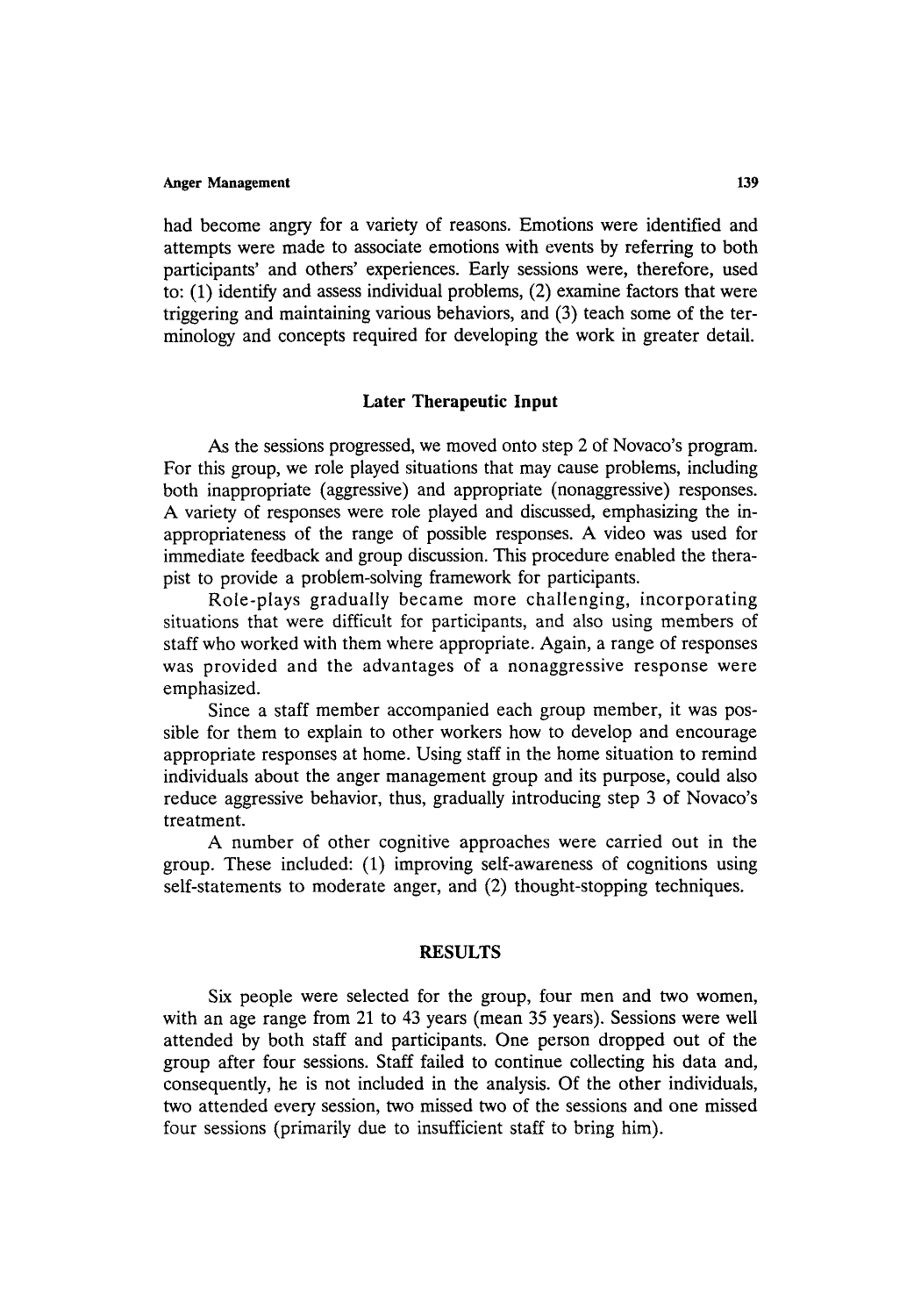

**Fig, 1. Participant 1.** 

This participant was a 33-year-old woman who lived in a small group home with three other residents and attended a day center 5 days per week. Staff were available at any time to assist her. However, she was independent in many self-help skills and locally in the community. Her score on the BPVS was 76, equivalent to a receptive vocabulary of approximately 8 years 2 months. Her difficulties were mainly confined to verbal abuse and property damage, with occasional assaults on others. Difficulties were most likely to occur in situations where considerable social demands were placed on her and at times when changes were required, such as in her day center routine. She enjoyed participation in the group, but it was unclear that what she learned was fully implemented, as the staff who accompanied her did not work closely with her at home. She had some difficulties in accepting group termination, which required considerable discussion both in and out of the group. While recognizing some of these problems, it was possible to provide six individual sessions of counseling aimed at introducing the work of the group to her immediate care providers and at helping her develop the techniques in her home environment.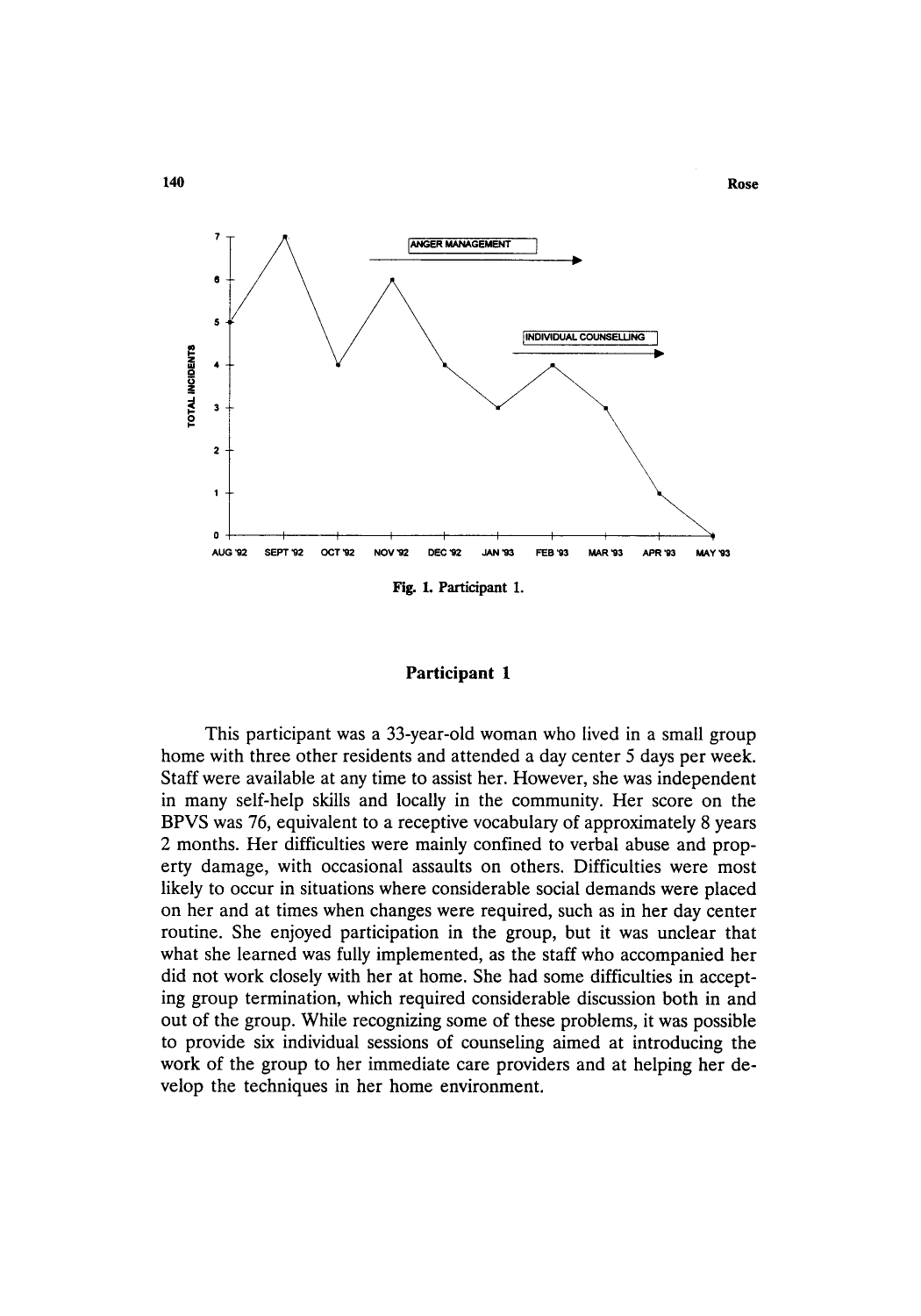

Data collected by her carers are shown in Fig. 1. All of the figures were generated using software developed by Groves *et al.* (1992).

# **Participant 2**

Participant 2 was a 38-year-old man who lived in another small group home with four other people. He also attended a day center and staff were available to assist him at all times. He had significant difficulties with his hearing and restricted movement in his hands. He was also quite limited with his verbal expression and only scored 22 on the BPVS (equivalent to receptive vocabulary of 2 years 9 months).

His aggressive outbursts were relatively infrequent; however, when they did occur, they would usually result in physical assault on other people. Incidents would often occur at busy times, and may have resulted from his inability to express views or understand other people. He was a keen and active participant in the group, as were staff from his residence. He seemed to make active use of the techniques he acquired in the group at home and in the day center. Staff who worked with him commented that, after the group, he was much more willing to both try and understand what others were saying to him and make himself understood (see Fig. 2).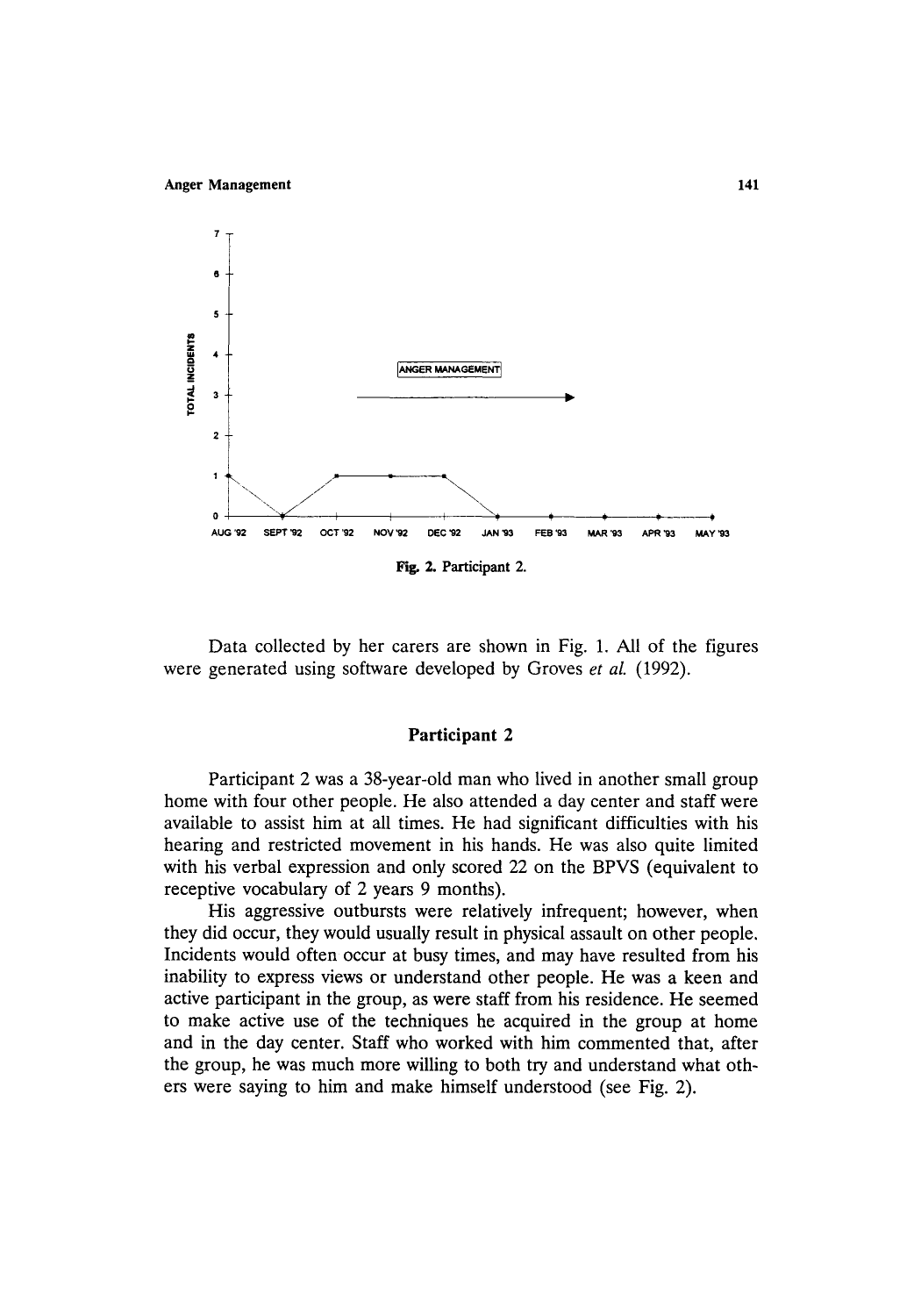

**Fig. 3. Participant 3.** 

Participant 3 was a 43-year-old man who lived with two other residents in a small home that was part of a larger residential campus. He had a range of self-help skills in the home, but needed to be escorted outside. His BPVS score was 32 (3 years 8 months). His day service was provided by an occupational therapy department. The accommodation was fully staffed. He had been institutionalized for many years. He frequently physically assaulted other people and also damaged property. Incidents would often occur during periods of inactivity or when events that he had expected to occur did not, such as people visiting him and going out, even if the events were not planned to happen.

This man participated in many of the social aspects of the group and adapted the relaxation techniques to his home setting. However, his attendance was less regular than other participants due to staff shortages in his residential setting (12/16 sessions), but there was still a decline in the number of incidents over the course of the group (Fig. 3).

142 **Rose**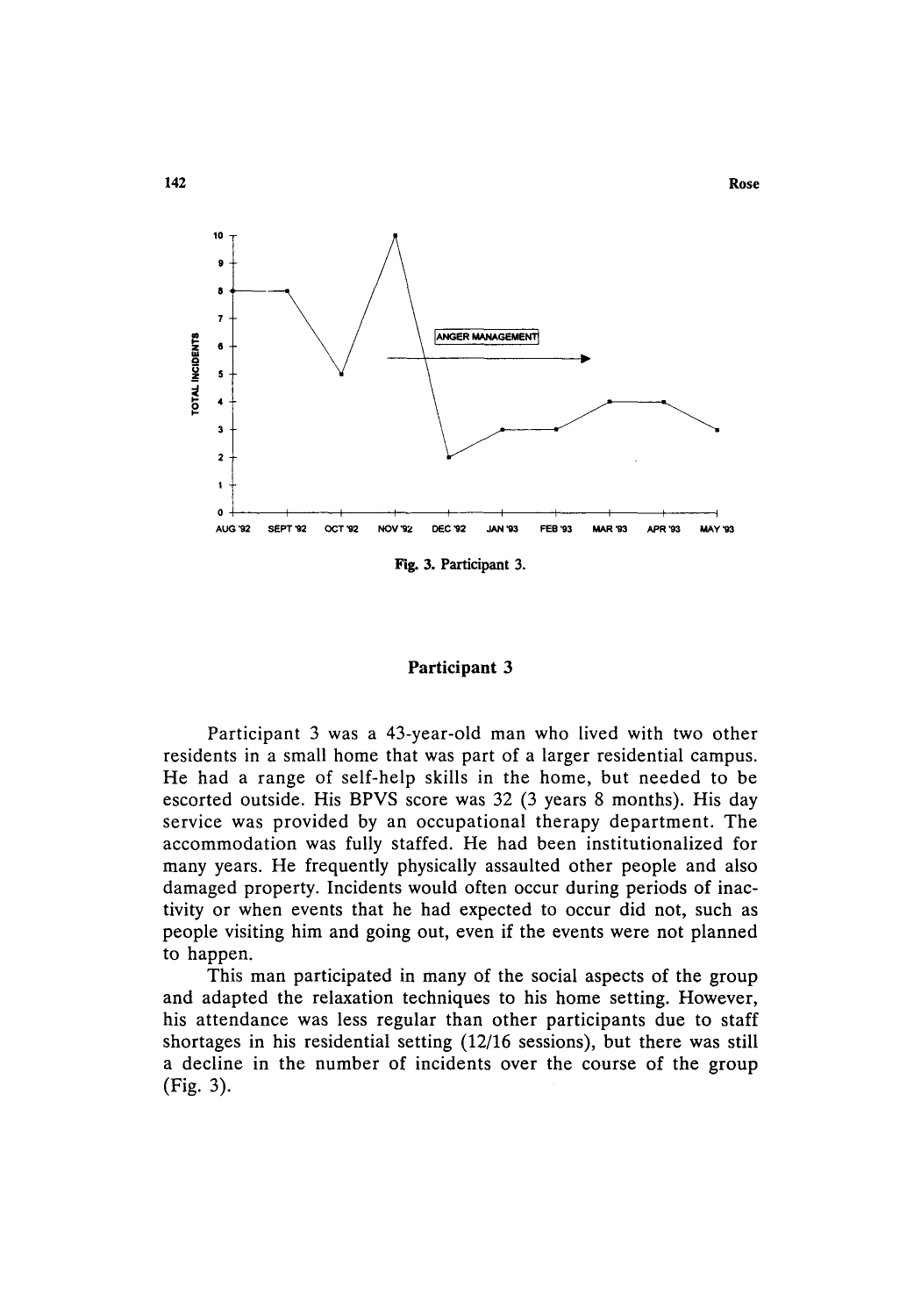

Fig. 4. Participant 4.

This person was a 28-year-old man who lived at home with his parents and attended a day center. He had all the necessary basic self-help and some academic skills, and may have been more independent. However, his parents did not want him to leave home or the day center unescorted. His BPVS score was 85 (9 years 3 months). He came to the group with day center staff, but also had difficulties at home.

He had long-standing outbursts of aggression that had recently increased in frequency. These included physical assault on staff in the center, his parents and other service users. However, incidents usually involved property damage and verbal abuse. Incidents were often related to demands being made of him and changes in routine. He was initially reluctant to participate, but agreed to take part on condition that he did not appear on video. Close links were also maintained between his parents and one of the group therapists, but care was taken to include the participant in these discussions. Reductions in assaults were recorded both at home and in the day center (see Fig. 4).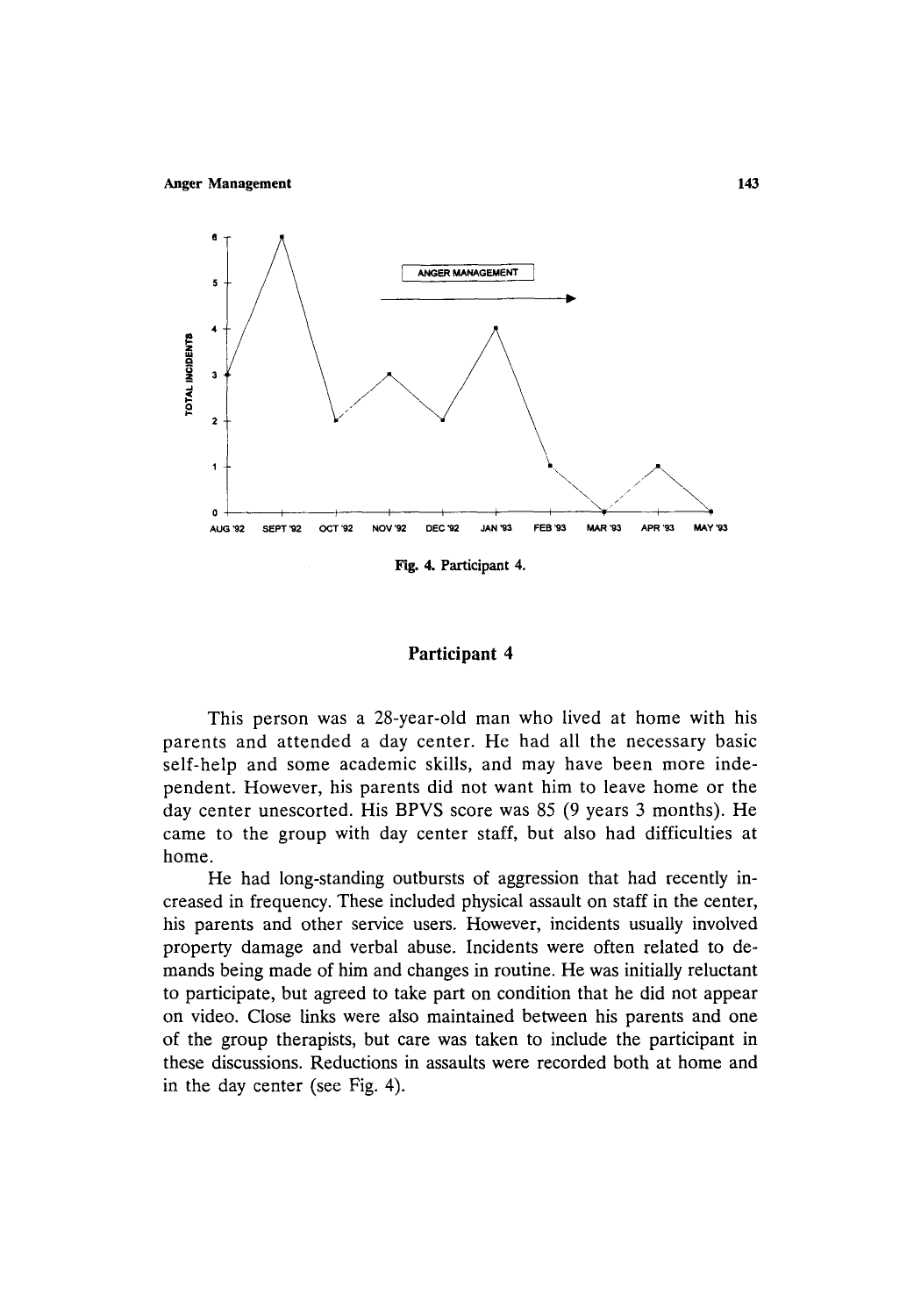

Participant 5 was a 21-year-old woman who lived with eight other people in a community home and intermittently attended a day center. Staff were always available to assist. She was relatively immature and needed considerable assistance outside of the home. Her BPVS score was 73 (7 years 10 months).

She was frequently verbally abusive, more rarely damaging property and/or other people. She had only moved to her new home a few months before and there were clearly some issues about her settling into her new accommodation. However, incidents were also clearly related to requests being made for her to participate in new and routine activities.

She was relatively quiet in the group and had to be encouraged to participate. However, she was well supported by staff from the community home who encouraged her to apply the techniques she learned at home. Yet, she tended to become more withdrawn as the group progressed. Incidents of verbal abuse were replaced by passive noncooperation with staff. Even though it was agreed that this could be a rather more adaptive response, it made life very difficult for residential staff. After considerable discussion and consultation, it was decided to look for another residential placement some time after the group finished. Her results are shown in Fig. 5.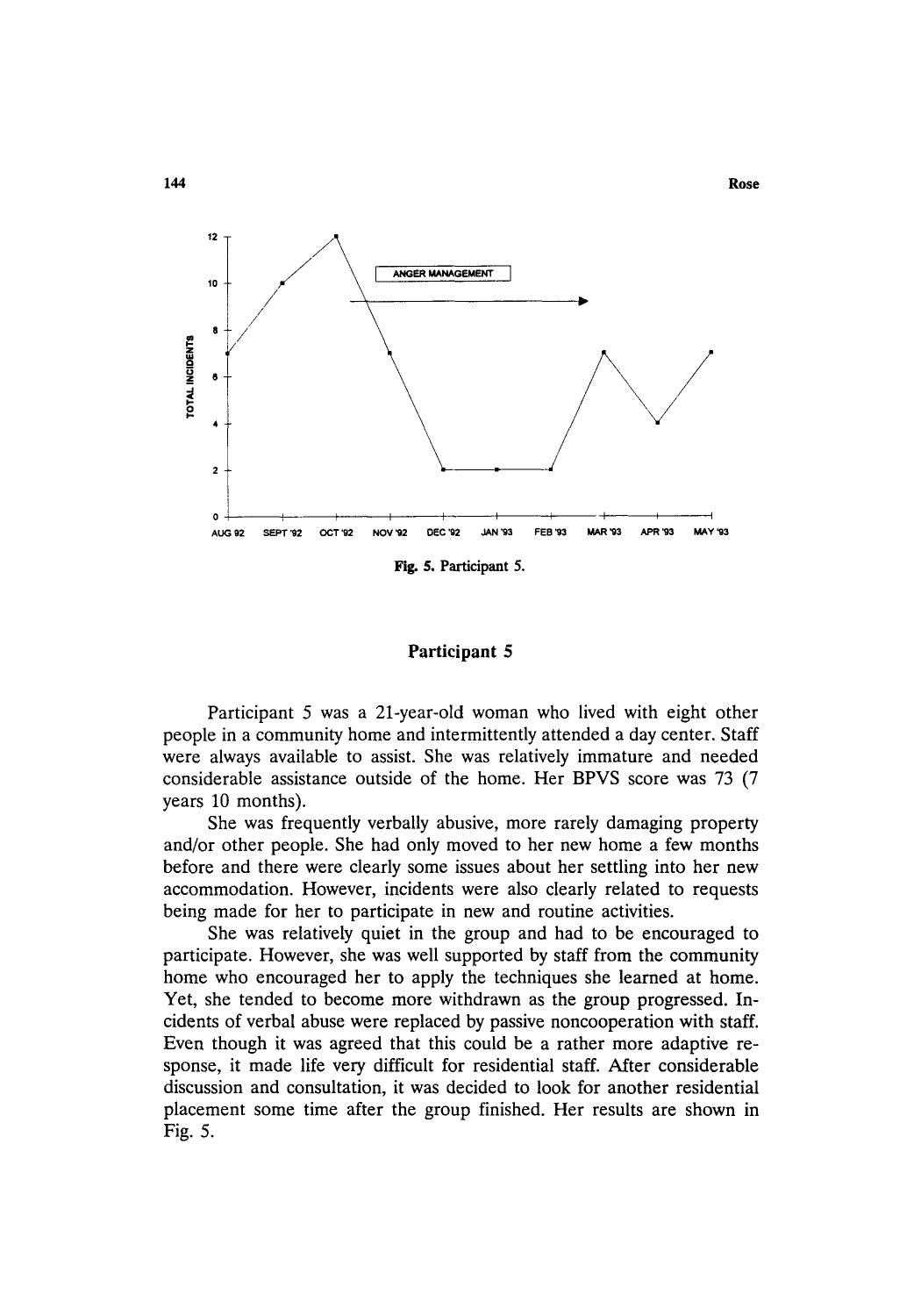# **General Considerations**

All of the individuals who attended the majority of sessions showed fewer incidents at follow up than in the 3-month baseline period. Another general characteristic of the participants was that, prior to the group, the amount of time which elapsed between a trigger and an aggressive response was generally very short, at most a few seconds. One important feature of the therapy reported by staff was a general increase in time between trigger and response, thus providing an opportunity to develop more appropriate responses. However, an accurate measurement of this period of time was not obtained.

In general, it was found that role play was the most useful technique employed in the group. This was used to enact incidents that had led to both nonaggressive (constructive) and aggressive outcomes. A range of alternatives to an aggressive response was developed through brainstorming and role play. Initially, incidents leading to aggression were only role-played by accompanying members of staff and therapists. However, clients were encouraged to both role-play themselves coping with incidents in a nonaggressive way, and to role-play staff members who might be working with them. All of the group participants were able to take part in role plays as either themselves or members of staff.

Other cognitive techniques were introduced. These included using positive self statements. Unfortunately, none of the group were able to remember complex statements. A therapist attempted to work with participants by whispering positive statements in their ear during the role play, but this resulted in some considerable confusion. However, asking individuals to pair simple relaxation techniques (deep breathing, concentrating on the word "relax") with various individual triggers during role plays seemed to have an effect. Three of the participants reportedly used this technique on a number of occasions outside of the group.

Participants only achieved very low scores on the Spence (1980) test for perception of facial expression, both before and after the group. In future groups, it may be more useful to use simpler tests of emotional expression specifically designed for people with mental retardation (e.g., Benson and Ivins, 1992; Reed and Clements, 1989).

# DISCUSSION

The results suggested that this therapeutic approach can be successful with people who have more severe mental retardation. Involving people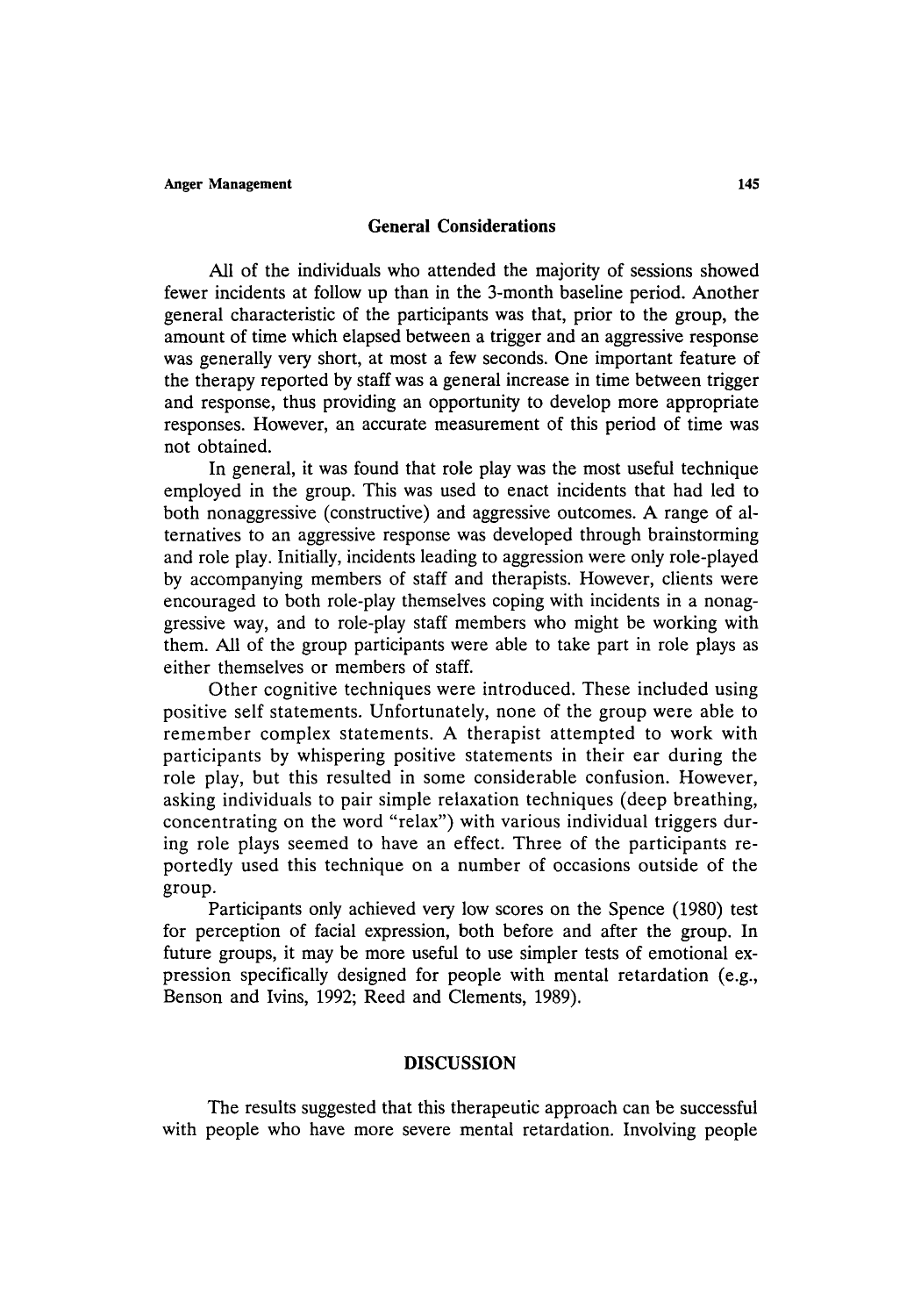with mental retardation in their own treatment in an active way seemed to provide them with ownership of the problem and motivation to change their own behavior. If the groups are not successful by themselves, they can help in the diagnosis of problems and lead to additional therapeutic interventions. These can come from the individuals running the group, but can also involve other accompanying members of staff who work more closely with the participants and can develop skills by attending the group. It appeared that the most significant results were achieved when both clients and staff attending the groups showed commitment to the group and the procedures used.

All of the people attending the group seemed to have improved in that the number of incidents of aggressive behavior decreased. Even though problems were considerably reduced only one person showed a complete absence of incidents in the three month follow up period (the person with the lowest BPVS score). Hopefully, improvements would be maintained, but this indicates that a longer period of treatment may be beneficial.

The success of the group treatment may have been attributable to some overlap in the types of antecedents that would often trigger incidents in the individuals who attended, with changes in routine and demand avoidance being important antecedents for three individuals. They may have been able to learn from each other and from others' role-plays more effectively. The possible increase in time between antecedents and behavior reported by staff is also potentially important, as this is a feature of Novaco's therapy which increases the time available for appraisal of a situation to produce a more adaptive response. In this case, however, it may be that staff are now able to manage the situation more skillfully using the information they have gained from the group.

In future evaluations, it will be important to develop record keeping procedures, possibly introducing blind raters to assess the records kept by care staff, and to introduce a system of inter-rater reliability. It will also be important to try and develop a controlled trial to determine the effectiveness of these groups, possibly keeping a waiting list of people who need similar treatment. Unfortunately, this will be very difficult to do as the people in the group showed problems of such severity that they could have been removed from their homes or day services if problems had persisted, necessitating the use of other therapeutic interventions if anger management had not been available. It would also have been useful to keep records of additional interventions, such as medication and the provision of additional staff support, to see if the group reduced the need for these types of services.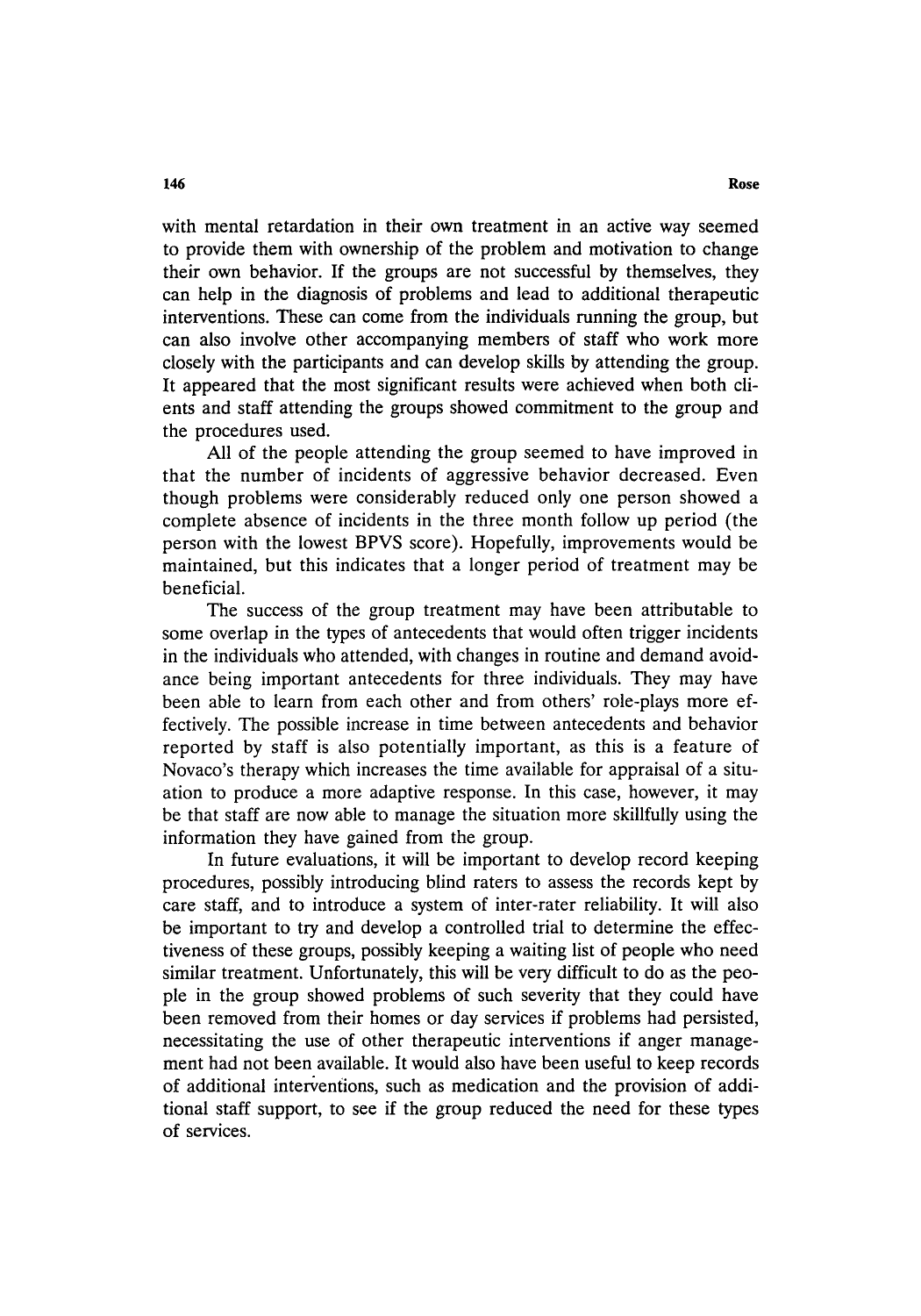Another important question that arises from this work is what is the mechanism of change for the individuals in the group? Is it a cognitive (therapeutic) process? Even though I have been trying to apply Novaco's model, the full range of therapeutic approaches used by Novaco is difficult to apply with people who have more severe disabilities (they may be useful with further adaptation). The techniques which seemed to be most effective were behavioral or educational in nature (e.g., teaching emotional recognition, role play and relaxation). However, using these techniques in a problem-solving framework ensured a greater emphasis on self-regulation and ownership by group participants than many other forms of therapy. A reformulation of the theoretical conceptualization of this approach may be useful, possibly in terms of rule-governed behavior and self regulation (Catania *et al.,* 1990; Whitman, 1990; Zettle and Hayes, 1982). Clearly, further work on integrating clinical and theoretical approaches in this area would be interesting and potentially valuable.

# ACKNOWLEDGMENTS

Thanks are due to the people who participated in the group, including consumers, supporters and co-therapists. I would also particularly like to thank Chris Davis for help with developing the groups and piloting the therapeutic interventions.

#### REFERENCES

- Bender, M. (1993). The unoffered chair: The history of therapeutic disdain towards people with a learning difficulty. *Clin. Psychol. Forum* 54: April, 7-12.
- Bender, M. P., and Johns, D. (1992). How should we measure the effects of group work with adults with learning difficulties? Parts 1 and 2. *Clin. Psychol. Forum* 43: 2-6; 44: 3-5.
- Benson, B. (1992). *Teaching Anger Management to Persons with Mental Retardation,*  International Diagnostic System, Inc., University of Illinois.
- Benson, B., and Ivins, J. (1992). Anger, depression and self-concept in adults with mental retardation. J. *Intel. Dis. Res.* 36: 169-175.
- Benson, B., Johnson-Rice, C., and Miranti, S. V. (1986). Effects of anger management training with mentally retarded adults in group treatment. J. *Consult. Clin. Psychol.* 54: 728-729.
- Black, L., Cullen, C., Dickens, P., and Turnbull, J. (1988). Anger control. *Br. J. Hosp. Med.*  325-329.
- Catania, C., Mathews, B., and Shimoff, E. (1990). Properties of rule governed behavior and their implications. In Blackburn, D., and Lejeune, H. (eds.), *Behavior Analysis in Theory and Practice. Contributions and Controversies,* Erlbaum Associates, London.
- Dunn, L., Dunn, L., Whetton, C., and Pintilie, D. (1982). *British Picture Vocabulary Scale,*  Windsor, NFER.
- Durand, V. M. (1990). *Severe Behavior Problems: A Functional Communication Training Approach,* Guildford Press, New York.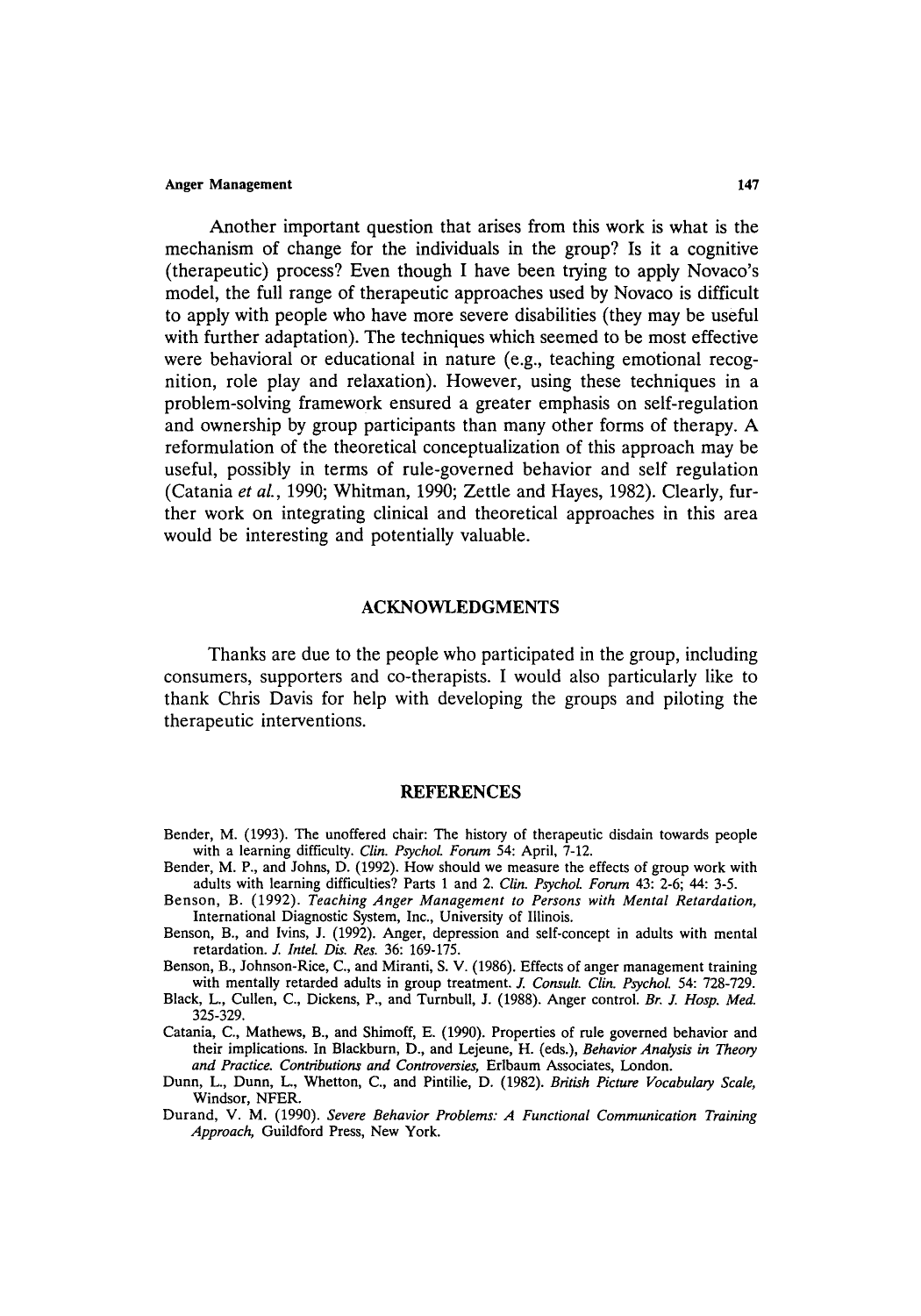Freud, S. (1953). On psychotherapy (1904). In: *Standard Edition of the Complete Psychological Works of Sigraund Freud. Vol. VII,* Hogarth Press, London.

Gray, J. M., Fraser, W. I., and Leudar, I. (1983). Recognition of emotions from facial expression in mental handicap. *Br. J. Psychiatry* 142: 566-571.

Groves, D., Pattison, H., Furniss, F., and Meddis, R. (1992). *Challenging Behavior Monitoring Programme,* Loughborough University (unpublished).

Harchik, A. E., Sherman, J. A., and Sheldon, J. B. (1992). The use of self-management procedures with people with developmental disabilities: A brief review. *Res. Devel. Dis.*  10: 261-265.

Hollins, S. (1992). Group analytic therapy for people with mental handicap. In Waitman, A., and Conboy-Hill, S. (eds.), *Psychotherapy and Mental Handicap,* Sage, London.

Hurley, A. D. (1989). Individual psychotherapy with mentally retarded individuals: A review and call for research. *Res. Devel. Dis.* 10: 261-275.

- Kiernan. C. (1991). Services for people with mental handicap and challenging behavior in the North West. In Harris, J. (ed.), *Service Responses to People with Learning Difficulties and Challenging Behavior. BIMH Seminar Series No 1,* Kidderminster, BIMH.
- Kushlick, A., and Cox, G. R. (1973). The epidemiology of mental handicap. *Develop. Med. Child Neurol.* 15: 748-759.
- LaVigna, G. W., and Donnellan, A. M. (1986). *Alternatives to Punishment: Solving Behavior Problems with Non-aversive Strategies,* Irvington Publishers, New York.
- Lindsay, W. R., and Batty, F. J. (1986). Abbreviated progressive relaxation: Its use with adults who are mentally handicapped. *Ment. Hand.* 14: 123-126.
- Maurer, H., and Newborough, J. R. (1987). Facial expressions of the mentally retarded and non-retarded children: 1. Recognition by mentally retarded and non-retarded adults. *Am. J. Ment. Def.* 91: 505-510.
- McAlpine, C., Kendall, K., and Singh, N. (1991). Recognition of facial expressions of emotion by persons with mental retardation. *Am. J. Ment. Retard.* 96: 29-36.
- Novaco, R. W. (1976). The functions and regulations of the arousal of anger. *Am. J. Psychiatry*  133: 1124-1128.
- Novaco, R. W. (1978). Anger and coping with stress. In Foryet, J., and Rathgen, D. (eds.), *Cognitive Behavior Therapy: Research and Application,* New York, Plenum.
- Novaco, R. W. (1979). The cognitive regulation of anger and stress. In Kendall and Holland (eds.), *Cognitive-Behavioral Interventions: Theory, Research and Procedures,* Academic Press, New York.
- Novaco, R. W. (1985). Anger and its therapeutic regulation. In Chesman, M. A., and Roseman, R. M. (eds.), *Anger and Hostility in Cardiovascular and Behavioral Disorders,*  Hemisphere, New York.
- Picture My Feelings (1989). 32 Illustrated reading sheets, LDA London Borough of Hammersmith and Fulham.
- Reed, J. (1990). Identification and description of adults with mental handicaps showing physically aggressive behavior. *Ment. Hand. Res.* 3: 126-136.
- Reed, J., and Clements, J. (1989). Assessing and understanding of emotional states in a population of adolescents and young adults with mental handicaps. *J. Ment. Def. Res.* 33: 229-233.
- Reiss, S., Levitan, G. W., and McNally, R. J. (1982). Emotionally disturbed mentally retarded people: An under-served population. *Am. Psychologist* 37: 361-367.
- Rutter, M., Tizard, J., and Whitmore, K. (1970). *Education, Health and Behavior,* Longmans, London.

Skinner, B. F. (1953). *Science and Human Behavior,* Macmillan, New York.

Szivos, S. E., and Griffiths, E. (1992). Coming to terms with learning difficulties: The effects of group work and group processes on stigmatised identity. In Waitman, A., and Coo.boy-Hill, S. (eds.), *Psychotherapy and Mental Handicap,* Sage, London.

Spence, S. (1980). *Social Skills Training with Children and Adolescents,* Windsor, NFER-Nelson.

*Understanding and Controlling Violent Situations* (undated): Video. Loughborough University of Technology A.V. Services, Loughborough.

Whitman, T. I. (1990). Self-regulation and mental retardation. *Am. J. Retard.* 94: 347-362.